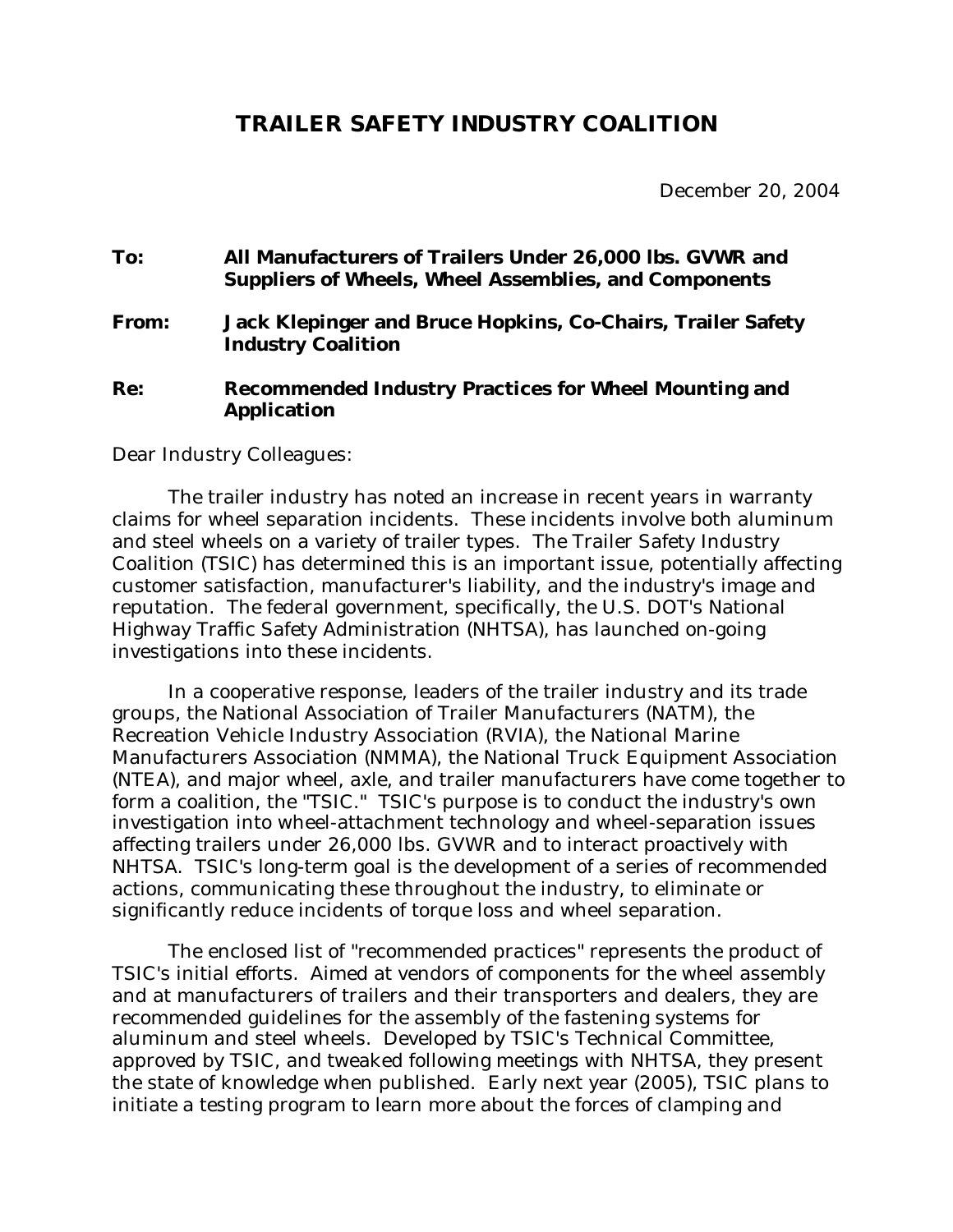torque and the effects of paint, lubricants, and varying road conditions on those forces, short term and long term.

Because NHTSA preliminarily has identified such elements as inadequate torque, improper torquing, excessive paint, and poorly engineered wheel assembly systems as potential contributing factors in wheel separations, TSIC has made as its immediate priority the preparation of its consensus-based "recommended practices" to address these suspected problem areas. TSIC strongly recommends that, whether supplier, trailer manufacturer, or dealer, you, as your own immediate priority, should compare your processes and practices with these lists of "do's" and "don'ts" and institute appropriate corrections to conform to these guidelines. If you have questions about this activity, please contact the TSIC (Jack Klepinger (Wells Cargo) and Bruce Hopkins (RVIA), co-chairs) or one of your industry associations, such as NATM, RVIA, NMMA, or NTEA for additional input. If there are technical questions, we will direct you to an appropriate source for assistance.

If you are a trailer manufacturer, these "recommended practices," particularly as they relate to torque and paint, should be communicated directly and clearly to your plant staff and upstream to your transporters and dealers and downstream to your component manufacturers and distributors. NHTSA staff has stated that NHTSA intends to pursue any company about whom it receives even one consumer report of a wheel separation.

These "recommended practices" are available on the following websites: www.natm.com, www.rvia.org, www.nmma.org, or www.ntea.com. If you would like to participate on the voluntary Trailer Safety Industry Coalition, please contact NATM, RVIA, NMMA or NTEA.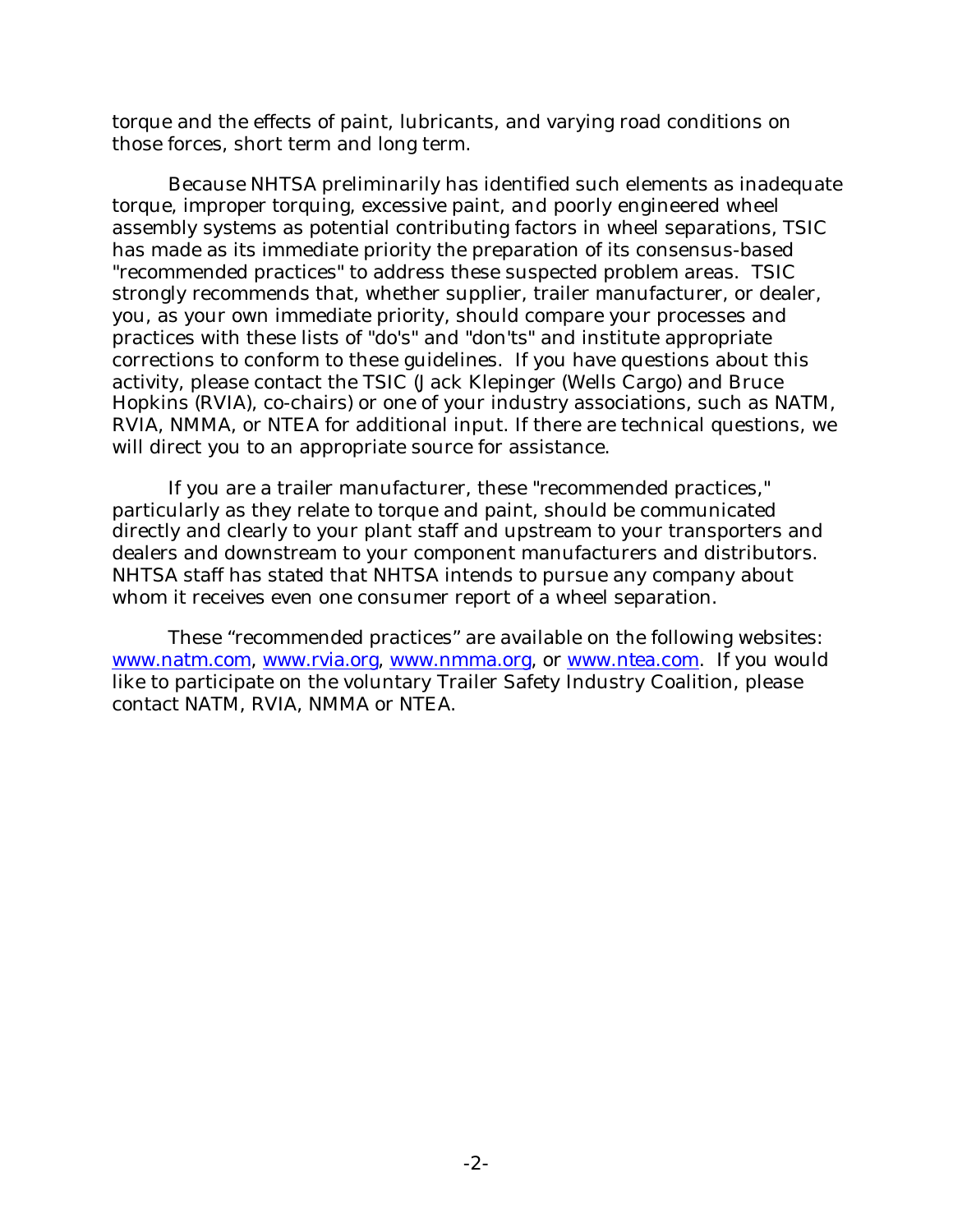#### **TRAILER SAFETY INDUSTRY COALITION RECOMMENDED PRACTICES:\* WHEEL MOUNTING AND APPLICATION FOR TRAILER USE**

The following "recommended practices"\* have been prepared as guidelines by a technical committee composed of representatives from the National Association of Trailer Manufacturers, (NATM), the Recreation Vehicle Industry Association (RVIA), the National Marine Manufacturers Association (NMMA), the National Truck Equipment Association (NTEA), and a range of steel wheel, aluminum wheel, axle and trailer manufacturers. The Trailer Safety Industry Coalition (TSIC) has tasked this Technical Committee to conduct an investigation into the engineering of the fastening systems for road wheels on trailers and to develop a "recommended practices" document for the assembly of the fastening systems. The Technical Committee provides the guidelines below to communicate these recommended practices for wheel fastening systems. By promoting observation of these practices, the Technical Committee expects to reduce the rate of claims for torque loss on wheel fasteners and the number of wheel separation incidents within the trailer industry.

### **I. Component Guidelines**

\_\_\_\_\_\_\_\_\_\_\_\_\_\_\_

- 1. Surfaces of contact on an aluminum wheel (the nut seat and the mounting surface) must be free of paint, contamination and damage. Smooth, clean surfaces provide the most uniform clamping pressure and best retain torque.
- 2. Surfaces of contact on a steel wheel (the nut seat and the mounting surface) must be free of excessive paint, contamination and damage. Smooth, clean surfaces provide the most uniform clamping pressure and best retain torque.
- 3. Surfaces of contact on the axle (the flat hub surface and the threaded studs) must be free of excessive paint, oils, grease, contamination and physical damage.
- 4. Lug nut geometry must match that of the wheel nut seat. The threads and nut seat must be free of paint, oils, grease and other contamination.
- 5. Stud length must be sufficient that, after mounting the wheel to the hub, the lug nut is engaged to a depth at least equivalent to the diameter of the stud. For example, a lug nut threaded on a ½ inch diameter stud should thread on for a depth of at least ½ inch.

<sup>\*</sup> These recommended practices represent the state of knowledge when published and may be amended as additional information becomes available.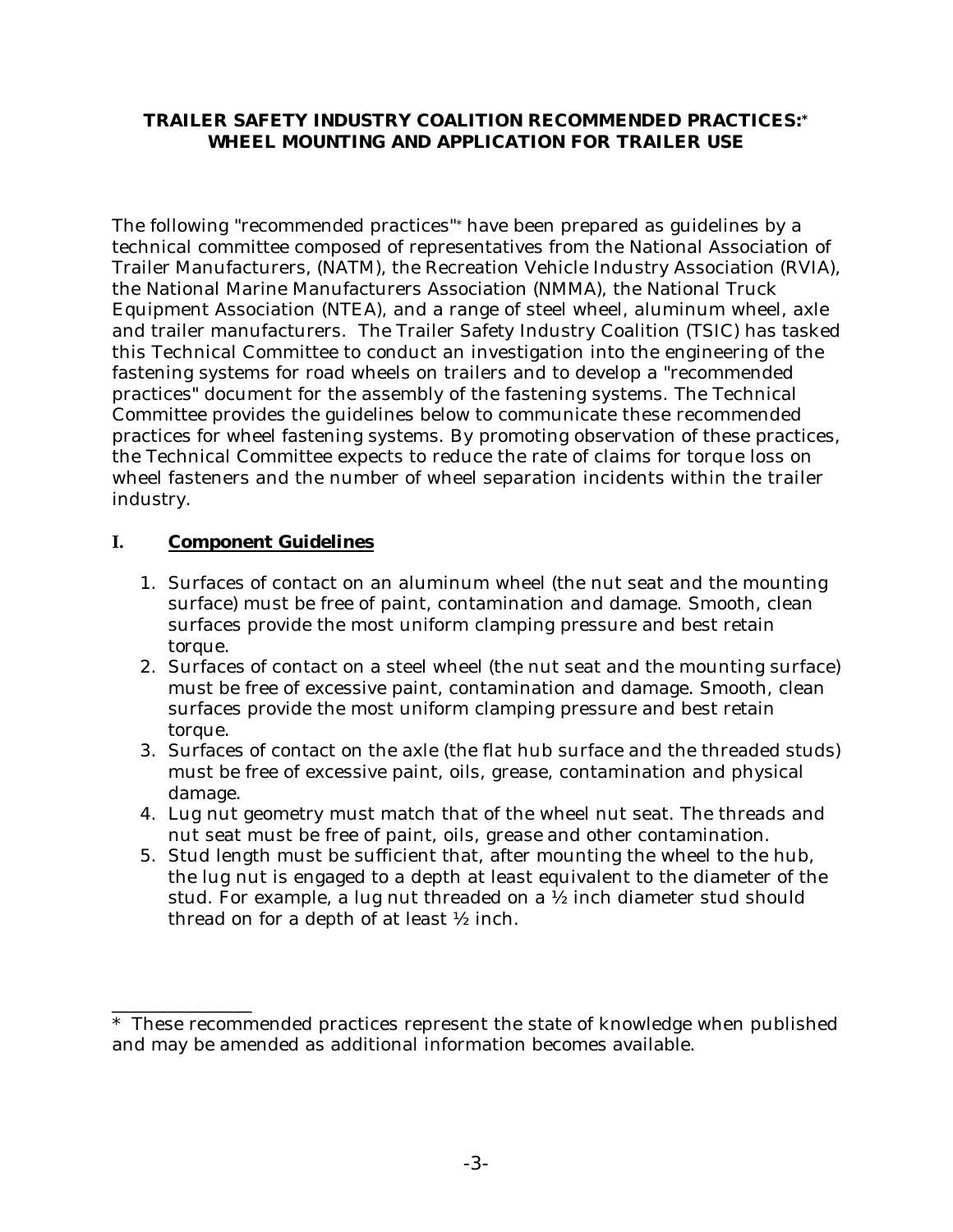#### **II. Assembly Guidelines**

Assembly of the wheel onto the hub is a critical, safety-related process. The proper method of assembly and the consistency of the torque applied to wheel fasteners are important factors in ensuring reliability of the fastening system and retention of the wheel to the trailer. The trailer manufacturer**,**  distributor/dealer, and end user must consistently follow proper torquing technique in order to ensure the hub and wheel are properly seated and use caution to prevent anything from interfering with the flat, full designed mating contact of wheel mounting surface and hub. Excess paint, oil, and grease must be removed from the fastener contact surfaces (the mounting surfaces, studs, and lugs) or not applied at all. Adherence to the recommended "do's" and "don'ts" set out below will minimize the likelihood of fastener torque-loss and wheel-separation.

#### **DO'S:**

- Obtain confirmation from each component manufacturer that its component/s is/are appropriate for the application, meets the appropriate component guidelines and is/are compatible with the other components in the wheel system
- Develop and distribute a list or manual of proper assembly and torquing procedures consistent with these guidelines and specific technical information provided by component manufacturers
- Train appropriate personnel (factory and field) in proper assembly and torquing procedures
- Insist on consistent, strict adherence to these assembling and torquing procedures
- Conduct and document regular audits or checks to verify compliance with assembly and torquing procedures
- Investigate and correct any obstruction at the center bore of a wheel, resulting from a poor fit between the ornamental cap and the wheel
- Remove all oil and grease from threaded fasteners (studs and lugs)
- Mask or shield (cover) all fastener contact surfaces (mounting surfaces and studs) before painting axles, whether for improved cosmetics or for corrosion protection
- Only use an impact wrench with torque stick as a tool initially to lightly secure the wheel, applying a criss-cross or star pattern (see diagram below)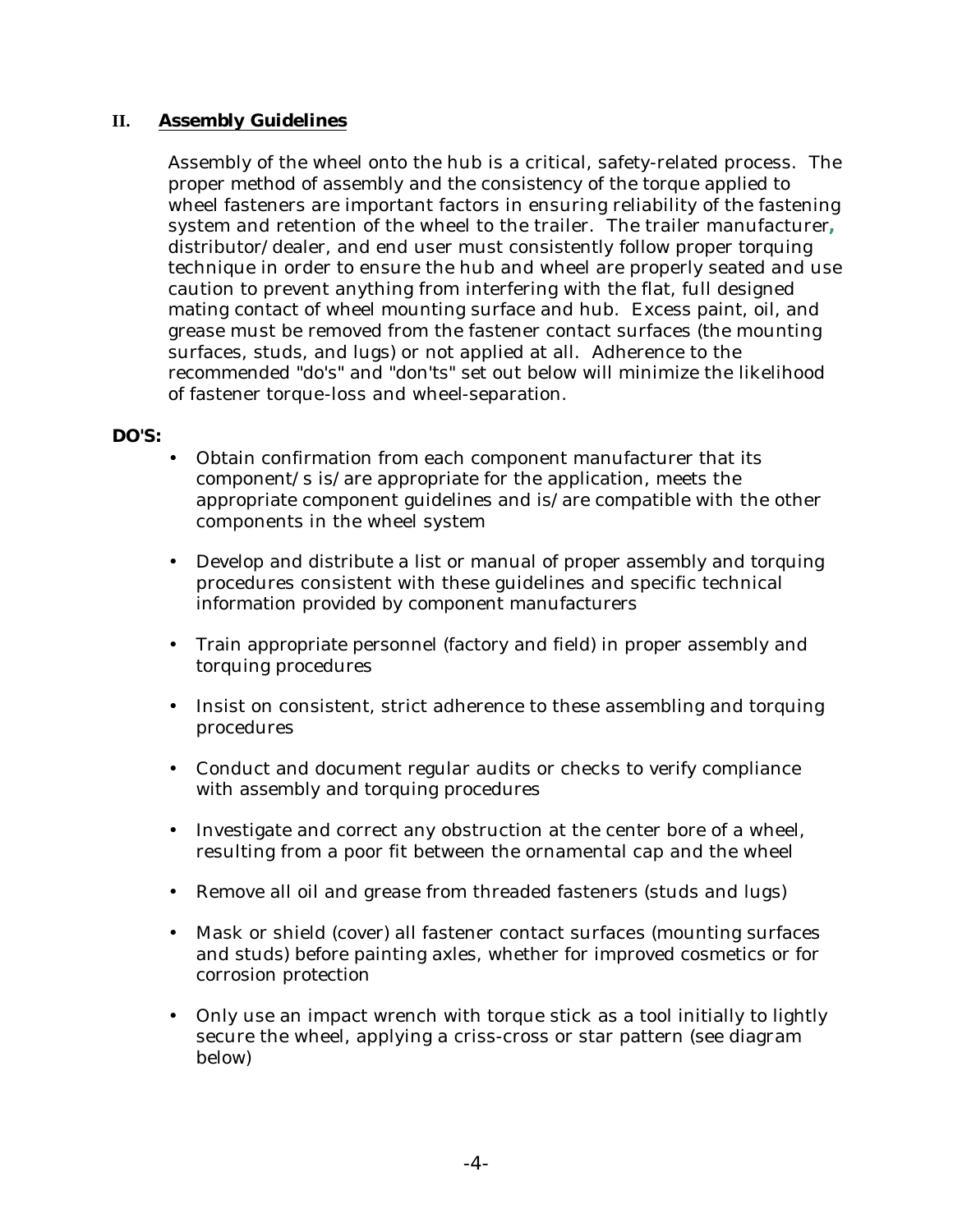

- Use a calibrated torque wrench to complete the torque fastening process, applying the same criss-cross or star pattern
- Retorque periodically during the trailer's initial towing and thereafter in accordance with the component suppliers' recommendations
- Maintain records of the maintenance and torque checks performed by transporters, noting any loss of torque or any corrective measures taken
- Investigate any customer claim involving wheel loss

#### **DON'TS:**

- **DON'T** deviate from the component manufacturers' recommendations regarding compatible components without a competent engineering review
- **DON'T** substitute any component for the components the suppliers have specified without a competent engineering review
- **DON'T** deviate from the component suppliers' fastener torque specifications, where provided, without a competent engineering review
- **DON'T** use adhesive products to maintain fastener tension
- **DON'T** use lubricants or oils on threaded fasteners (studs or lugs) to make applying the torque easier unless assembly specifications require it
- **DON'T** apply any additional paint on fastener contact surfaces (mounting surfaces/hub faces or studs)